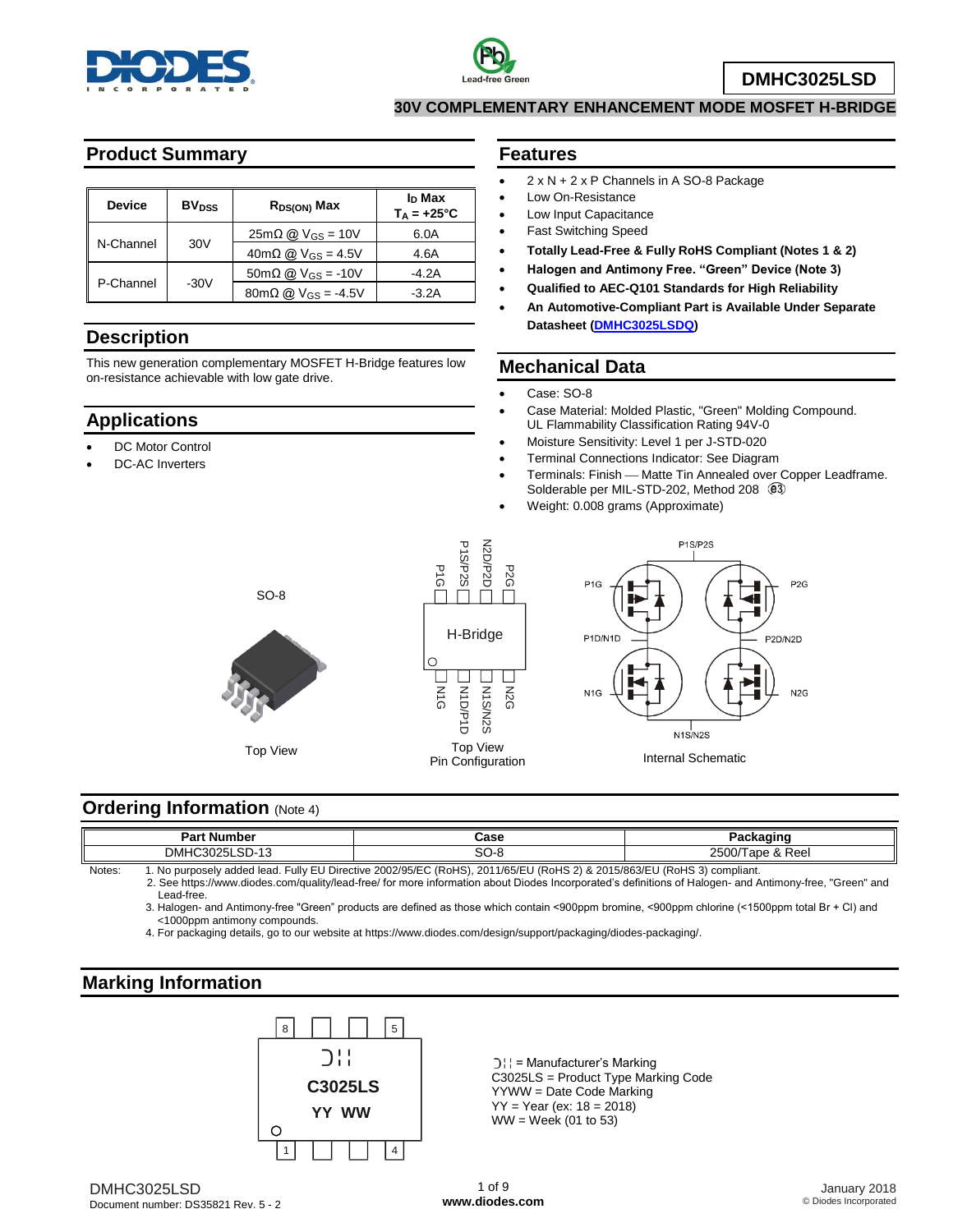

# **Thermal Characteristics** (@T<sup>A</sup> = +25°C, unless otherwise specified.)

| Characteristic                                   |              | <b>Symbol</b>  | Value           | Unit |
|--------------------------------------------------|--------------|----------------|-----------------|------|
| Total Power Dissipation (Note 5)                 |              | P <sub>D</sub> |                 | W    |
| Thermal Resistance, Junction to Ambient (Note 5) | Steady State |                | 83              |      |
|                                                  | t < 10s      | $R_{\theta$ JA | 50              | °C/W |
| Thermal Resistance, Junction to Case             |              | Rejc           | 14.5            |      |
| Operating and Storage Temperature Range          |              | ҄ J. Tsтс      | $-55$ to $+150$ |      |

### **Maximum Ratings N-CHANNEL** (@T<sub>A</sub> = +25°C, unless otherwise specified.)

| <b>Characteristic</b>                                  |                                                           | Symbol                                 | Value            | Unit       |   |
|--------------------------------------------------------|-----------------------------------------------------------|----------------------------------------|------------------|------------|---|
| Drain-Source Voltage                                   |                                                           | <b>V<sub>DSS</sub></b>                 | 30               |            |   |
| Gate-Source Voltage                                    |                                                           |                                        | V <sub>GSS</sub> | ±20        |   |
|                                                        | $T_A = +25^{\circ}C$<br>Steady<br>State<br>$T_A = +70$ °C |                                        | ID               | 6.0<br>4.8 | A |
| Continuous Drain Current (Note 5) $V_{GS} = 10V$       | t < 10s                                                   | $T_A = +25^{\circ}C$<br>$T_A = +70$ °C | ID               | 7.8<br>6.1 | A |
| Steady<br>State                                        |                                                           | $T_A = +25^{\circ}C$<br>$T_A = +70$ °C | ID               | 4.6<br>3.6 | A |
| Continuous Drain Current (Note 5) $V_{GS} = 4.5V$      | t < 10s                                                   |                                        | ID               | 6.1<br>4.8 | A |
| Maximum Continuous Body Diode Forward Current (Note 5) |                                                           | I۹                                     | 2.5              | A          |   |
| Pulsed Drain Current (10µs Pulse, Duty Cycle = 1%)     | <b>IDM</b>                                                | 60                                     |                  |            |   |

# **Maximum Ratings P-CHANNEL** (@T<sub>A</sub> = +25°C, unless otherwise specified.)

| <b>Characteristic</b>                                  |                                                                 | Symbol                                 | Value                  | Unit             |   |
|--------------------------------------------------------|-----------------------------------------------------------------|----------------------------------------|------------------------|------------------|---|
| Drain-Source Voltage                                   |                                                                 |                                        | <b>V<sub>DSS</sub></b> | 30               |   |
| Gate-Source Voltage                                    |                                                                 |                                        | <b>V<sub>GSS</sub></b> | ±20              |   |
|                                                        | Steady<br>$T_A = +25^{\circ}C$<br>State<br>$T_A = +70^{\circ}C$ |                                        | ID                     | $-4.2$<br>$-3.3$ | A |
| Continuous Drain Current (Note 5) $V_{GS} = -10V$      | t < 10s                                                         | $T_A = +25^{\circ}C$<br>$T_A = +70$ °C | Iр                     | $-5.4$<br>$-4.3$ | A |
| Steady<br>State                                        |                                                                 | $T_A = +25$ °C<br>$T_A = +70$ °C       | ID                     | $-3.2$<br>$-2.5$ | A |
| Continuous Drain Current (Note 5) $V_{GS} = -4.5V$     | t < 10s                                                         | $T_A = +25^{\circ}C$<br>$T_A = +70$ °C | Iр                     | $-4.3$<br>$-3.3$ | A |
| Maximum Continuous Body Diode Forward Current (Note 5) | Is                                                              | $-2.5$                                 | А                      |                  |   |
| Pulsed Drain Current (10µs Pulse, Duty Cycle = 1%)     |                                                                 |                                        | <b>I</b> <sub>DM</sub> | $-30$            |   |

Note: 5. Device mounted on FR-4 substrate PC board, 2oz copper, with 1inch square copper plate.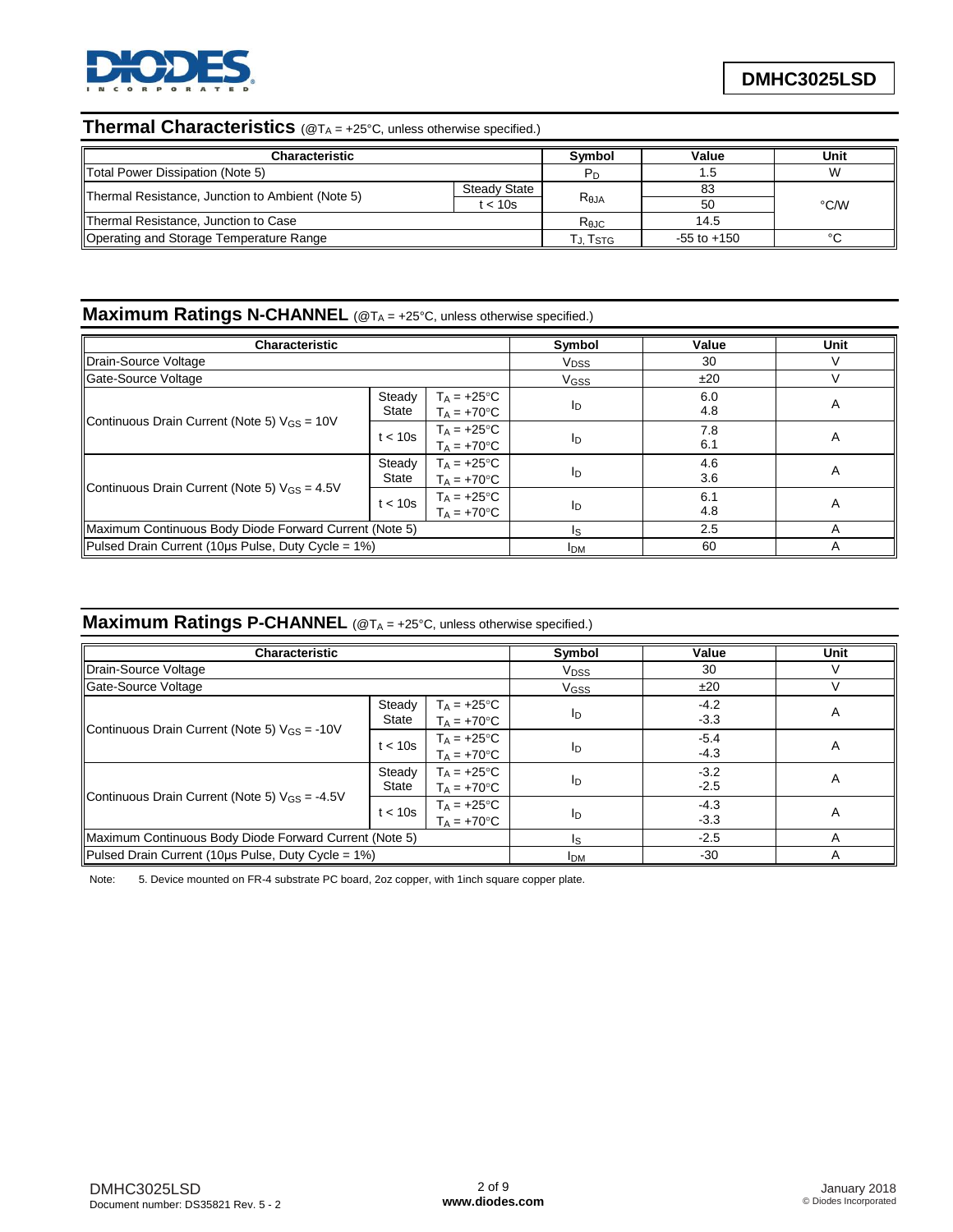

# **Electrical Characteristics N-CHANNEL** (@T<sub>A</sub> = +25°C, unless otherwise specified.)

| Characteristic                      | <b>Symbol</b>                      | Min                      | Typ                      | Max                      | Unit      | <b>Test Condition</b>                          |
|-------------------------------------|------------------------------------|--------------------------|--------------------------|--------------------------|-----------|------------------------------------------------|
| <b>OFF CHARACTERISTICS (Note 6)</b> |                                    |                          |                          |                          |           |                                                |
| Drain-Source Breakdown Voltage      | <b>BV<sub>DSS</sub></b>            | 30                       |                          | $\overline{\phantom{0}}$ | V         | $V_{GS} = 0V$ , $I_D = 250 \mu A$              |
| Zero Gate Voltage Drain Current     | <b>I</b> <sub>DSS</sub>            | —                        | $\overline{\phantom{0}}$ | 0.5                      | μA        | $V_{DS} = 30V$ , $V_{GS} = 0V$                 |
| Gate-Source Leakage                 | lgss                               |                          |                          | ±1                       | μA        | $V_{GS} = \pm 20V$ , $V_{DS} = 0V$             |
| <b>ON CHARACTERISTICS (Note 6)</b>  |                                    |                          |                          |                          |           |                                                |
| Gate Threshold Voltage              | $V$ <sub>GS<math>(TH)</math></sub> | 1                        |                          | $\overline{2}$           | $\vee$    | $V_{DS}$ = $V_{GS}$ , $I_D$ = 250µA            |
| Static Drain-Source On-Resistance   |                                    | $\overline{\phantom{0}}$ | 19                       | 25                       | $m\Omega$ | $V_{GS} = 10V, I_D = 5A$                       |
|                                     | $R_{DS(ON)}$                       |                          | 26                       | 40                       |           | $V_{GS} = 4.5V$ , $I_D = 4A$                   |
| Forward Transfer Admittance         | $ Y_{fs} $                         | $\overline{\phantom{0}}$ | 4                        | $\overline{\phantom{0}}$ | S         | $V_{DS} = 5V$ , $I_D = 5A$                     |
| Diode Forward Voltage               | <b>V<sub>SD</sub></b>              | —                        | 0.70                     | 1.2                      | $\vee$    | $V_{GS} = 0V$ , $I_S = 1.7A$                   |
| DYNAMIC CHARACTERISTICS (Note 7)    |                                    |                          |                          |                          |           |                                                |
| Input Capacitance                   | $C_{iss}$                          | —                        | 590                      |                          |           |                                                |
| <b>Output Capacitance</b>           | $C_{\rm oss}$                      | —                        | 122                      |                          | pF        | $V_{DS} = 15V$ , $V_{GS} = 0V$ .<br>$f = 1MHz$ |
| Reverse Transfer Capacitance        | C <sub>rss</sub>                   | $\overline{\phantom{0}}$ | 58                       | $\overline{\phantom{0}}$ |           |                                                |
| Gate Resistance                     | $R_{q}$                            | —                        | 1.5                      | $\overline{\phantom{0}}$ | Ω         | $V_{DS} = 0V$ , $V_{GS} = 0V$ , $f = 1MHz$     |
| Total Gate Charge $(V_{GS} = 4.5V)$ | $Q_q$                              | —                        | 5.4                      | —                        |           |                                                |
| Total Gate Charge ( $V_{GS}$ = 10V) | $Q_q$                              | —                        | 11.7                     | —                        | nC        |                                                |
| Gate-Source Charge                  | $Q_{qs}$                           | $\overline{\phantom{0}}$ | 1.8                      |                          |           | $V_{DS} = 15V$ . In = 7.8A                     |
| Gate-Drain Charge                   | $Q_{\text{gd}}$                    | —                        | 2.1                      | $\overline{\phantom{0}}$ |           |                                                |
| Turn-On Delay Time                  | $t_{D(ON)}$                        |                          | 11.2                     | $\overline{\phantom{0}}$ |           |                                                |
| Turn-On Rise Time                   | $t_{R}$                            | $\overline{\phantom{0}}$ | 15                       | $\overline{\phantom{0}}$ |           | $V_{DD} = 15V$ , $V_{GS} = 4.5V$ ,             |
| Turn-Off Delay Time                 | $t_{D(OFF)}$                       | —                        | 17.5                     | —                        | ns        | $R_L = 2.4\Omega$ , $R_G = 1\Omega$            |
| <b>Turn-Off Fall Time</b>           | tF                                 |                          | 8.7                      | —                        |           |                                                |
| <b>Reverse Recovery Time</b>        | t <sub>RR</sub>                    | —                        | 18.3                     | —                        | ns        |                                                |
| Reverse Recovery Charge             | $Q_{\underline{RR}}$               |                          | 12                       |                          | nC        | $I_F = 12A$ , di/dt = 500A/us                  |

# **Electrical Characteristics P-CHANNEL** (@T<sub>A</sub> = +25°C, unless otherwise specified.)

| Characteristic                       | Symbol                           | Min                      | Typ    | <b>Max</b>                       | Unit      | <b>Test Condition</b>                          |
|--------------------------------------|----------------------------------|--------------------------|--------|----------------------------------|-----------|------------------------------------------------|
| <b>OFF CHARACTERISTICS (Note 6)</b>  |                                  |                          |        |                                  |           |                                                |
| Drain-Source Breakdown Voltage       | <b>BV<sub>DSS</sub></b>          | $-30$                    |        | —                                | V         | $V_{GS} = 0V$ , $I_D = -250 \mu A$             |
| Zero Gate Voltage Drain Current      | <b>I</b> pss                     | $\overline{\phantom{0}}$ |        | $-0.5$                           | μA        | $V_{DS} = -30V$ , $V_{GS} = 0V$                |
| Gate-Source Leakage                  | <b>I</b> GSS                     | —                        |        | ±1                               | μA        | $V_{GS} = \pm 20V$ , $V_{DS} = 0V$             |
| <b>ON CHARACTERISTICS (Note 6)</b>   |                                  |                          |        |                                  |           |                                                |
| Gate Threshold Voltage               | V <sub>GS(TH)</sub>              | $-1$                     | —      | $-2$                             | V         | $V_{DS} = V_{GS}$ , $I_D = -250 \mu A$         |
| lStatic Drain-Source On-Resistance   |                                  |                          | 43     | 50                               | $m\Omega$ | $V_{GS} = -10V$ , $I_D = -5A$                  |
|                                      | $R_{DS(ON)}$                     |                          | 68     | 80                               |           | $V_{GS} = -4.5V$ , $I_D = -4A$                 |
| Forward Transfer Admittance          | $ Y_{fs} $                       | $\overline{\phantom{0}}$ | 3.5    |                                  | S         | $V_{DS} = -5V$ , $I_D = -5A$                   |
| Diode Forward Voltage                | <b>V<sub>SD</sub></b>            | —                        | $-0.7$ | $-1.2$                           | V         | $V_{GS} = 0V$ , $I_S = -1.7A$                  |
| DYNAMIC CHARACTERISTICS (Note 7)     |                                  |                          |        |                                  |           |                                                |
| Input Capacitance                    | $C_{iss}$                        | —                        | 631    | $\overbrace{\phantom{123321}}$   | pF        |                                                |
| Output Capacitance                   | $\mathtt{C_{oss}}$               |                          | 137    |                                  | pF        | $V_{DS}$ = -15V, $V_{GS}$ = 0V,<br>$f = 1$ MHz |
| Reverse Transfer Capacitance         | C <sub>rss</sub>                 | —                        | 70     | —                                | pF        |                                                |
| Gate Resistance                      | $R_{q}$                          | —                        | 10.8   | —                                | Ω         | $V_{DS}$ = 0V, $V_{GS}$ = 0V, f = 1MHz         |
| Total Gate Charge $(V_{GS} = -4.5V)$ | $Q_g$                            | $\overline{\phantom{0}}$ | 5.5    |                                  | nC        |                                                |
| Total Gate Charge $(V_{GS} = -10V)$  | $Q_{\alpha}$                     | $\overline{\phantom{0}}$ | 11.4   | $\overbrace{\phantom{12333}}$    | nС        |                                                |
| Gate-Source Charge                   | $Q_{qs}$                         | —                        | 1.8    | $\overbrace{\phantom{12321111}}$ | nC        | $V_{DS} = -15V$ . In = -6A                     |
| Gate-Drain Charge                    | $Q_{\underline{q}\underline{d}}$ | —                        | 2.4    | —                                | nC        |                                                |
| Turn-On Delay Time                   | $t_{D(ON)}$                      | -                        | 7.5    |                                  | ns        |                                                |
| Turn-On Rise Time                    | $t_{\mathsf{R}}$                 | —                        | 4.9    | $\overbrace{\phantom{12321111}}$ | ns        | $V_{DD} = -15V$ , $V_{GS} = -10V$ ,            |
| <b>Turn-Off Delay Time</b>           | $t_{D(OFF)}$                     |                          | 28.2   | —                                | ns        | $R_G = 6\Omega$ , $I_D = -1A$                  |
| <b>Turn-Off Fall Time</b>            | tF                               | —                        | 13.5   | $\overline{\phantom{m}}$         | ns        |                                                |
| Reverse Recovery Time                | $t_{RR}$                         | $\overline{\phantom{0}}$ | 15.1   | $\overline{\phantom{0}}$         | ns        |                                                |
| Reverse Recovery Charge              | $Q_{RR}$                         | —                        | 15.3   | —                                | nC        | $I_F = -12A$ , di/dt = 500A/us                 |

Notes: 6. Short duration pulse test used to minimize self-heating effect.

7. Guaranteed by design. Not subject to product testing.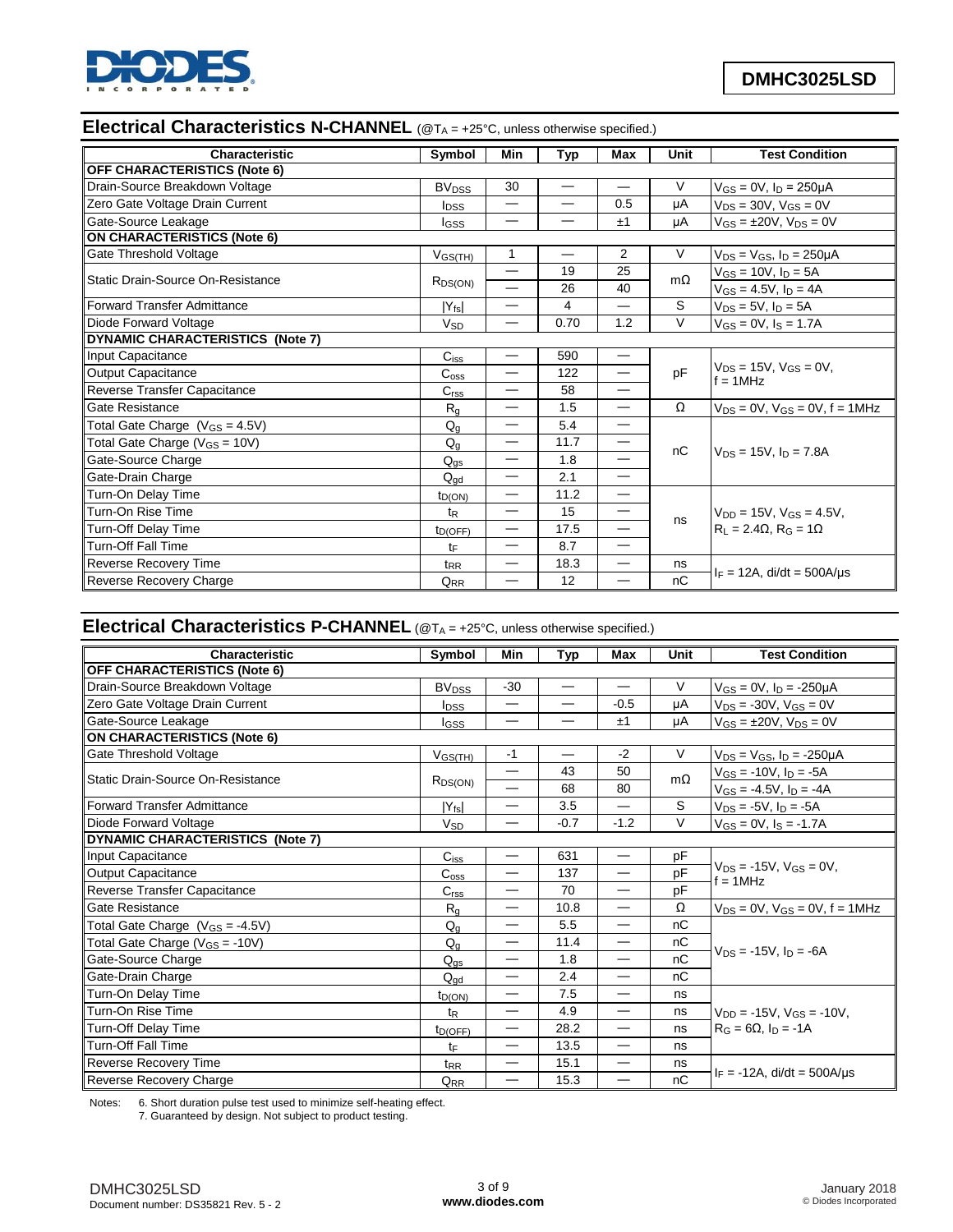

#### **Typical Characteristics - N-CHANNEL**

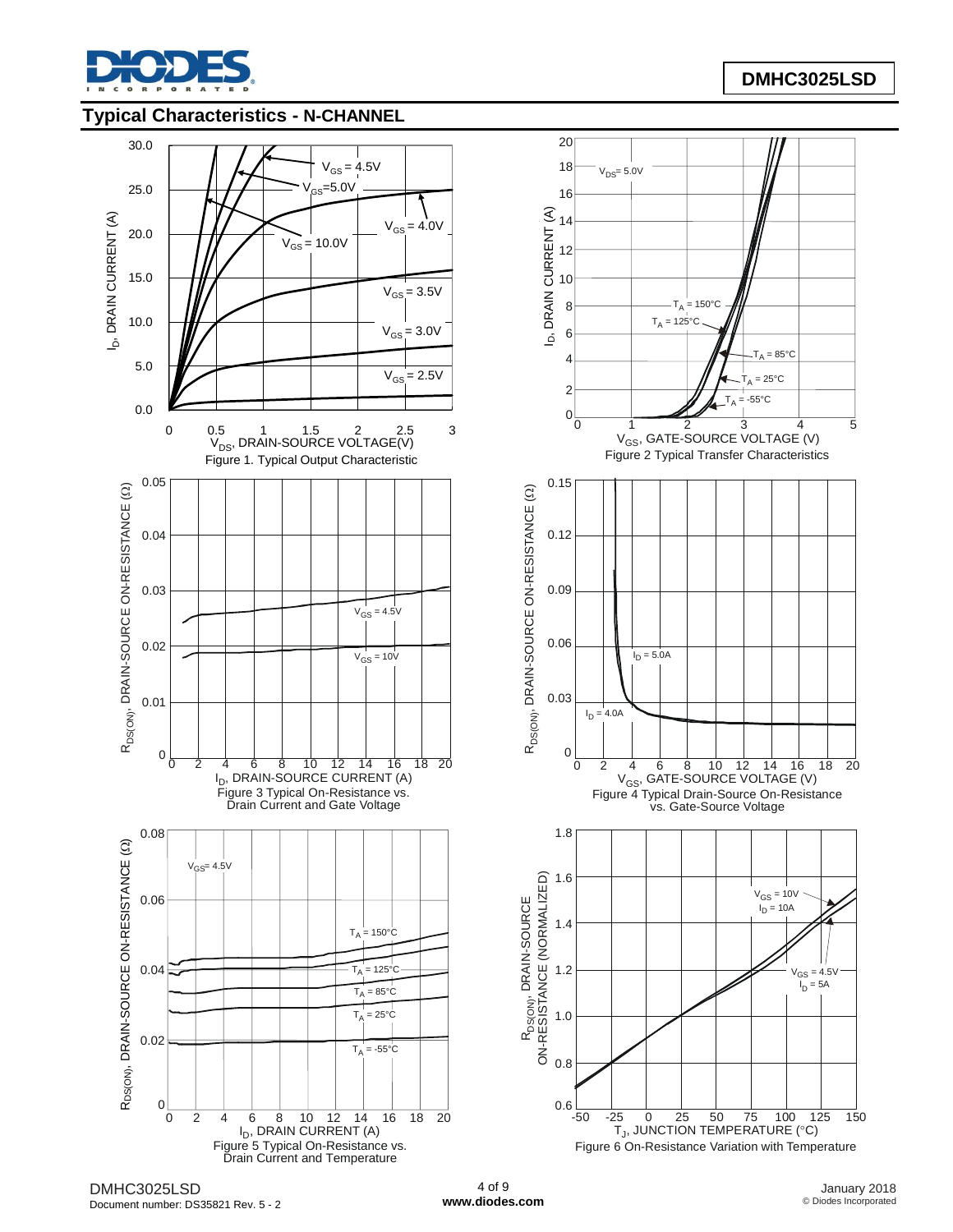





Figure 10 Typical Junction Capacitance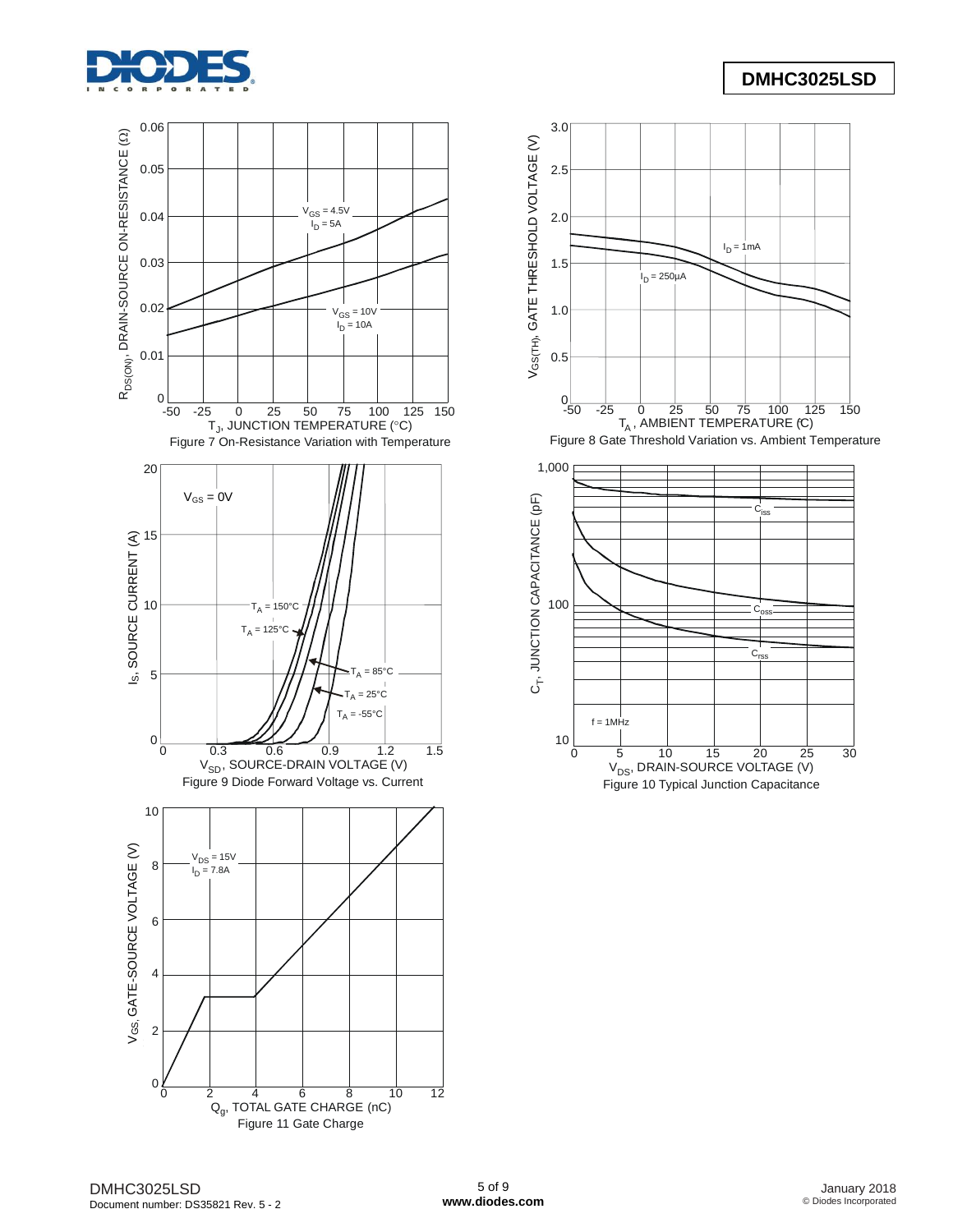

## **Typical Characteristics - P-CHANNEL**



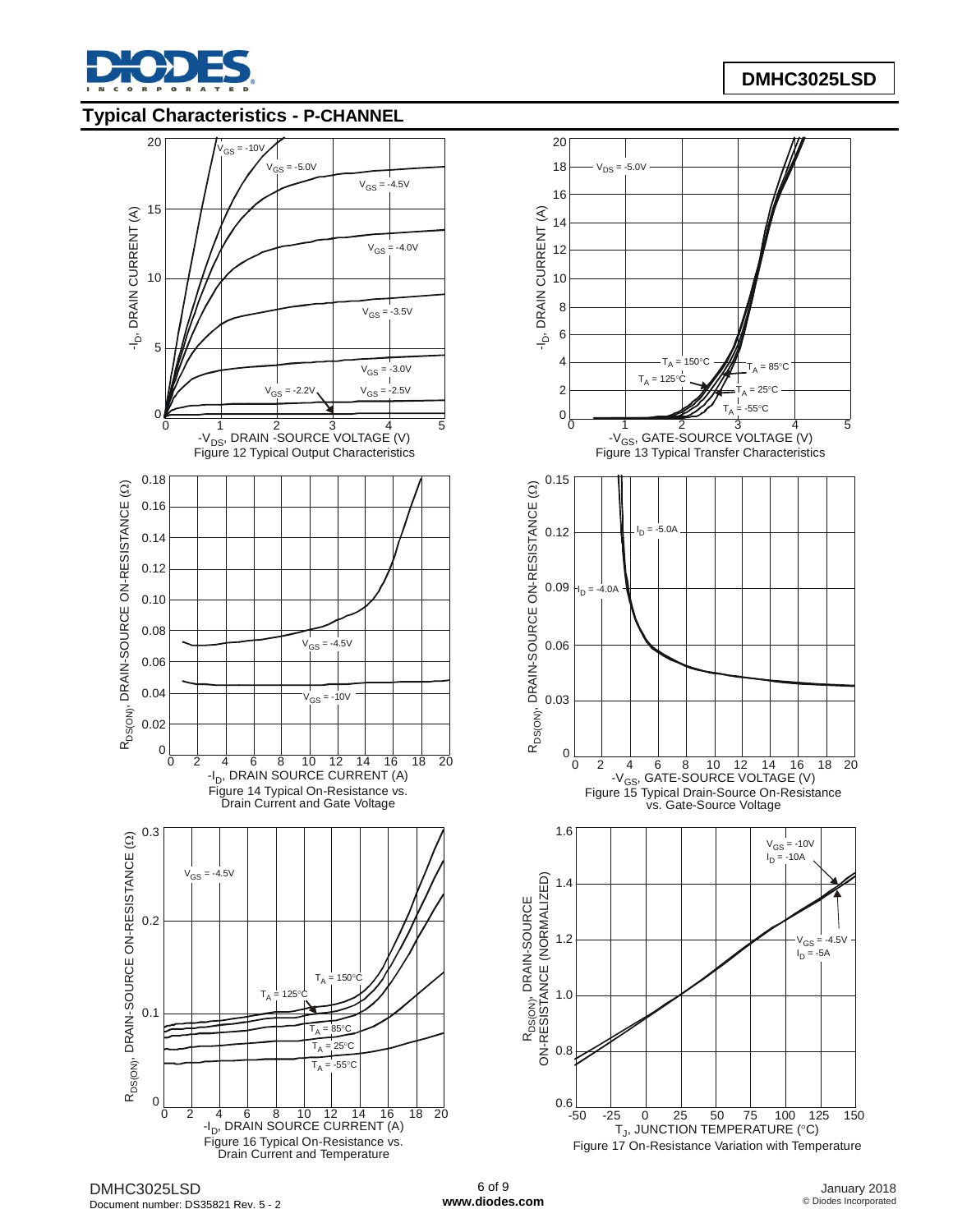





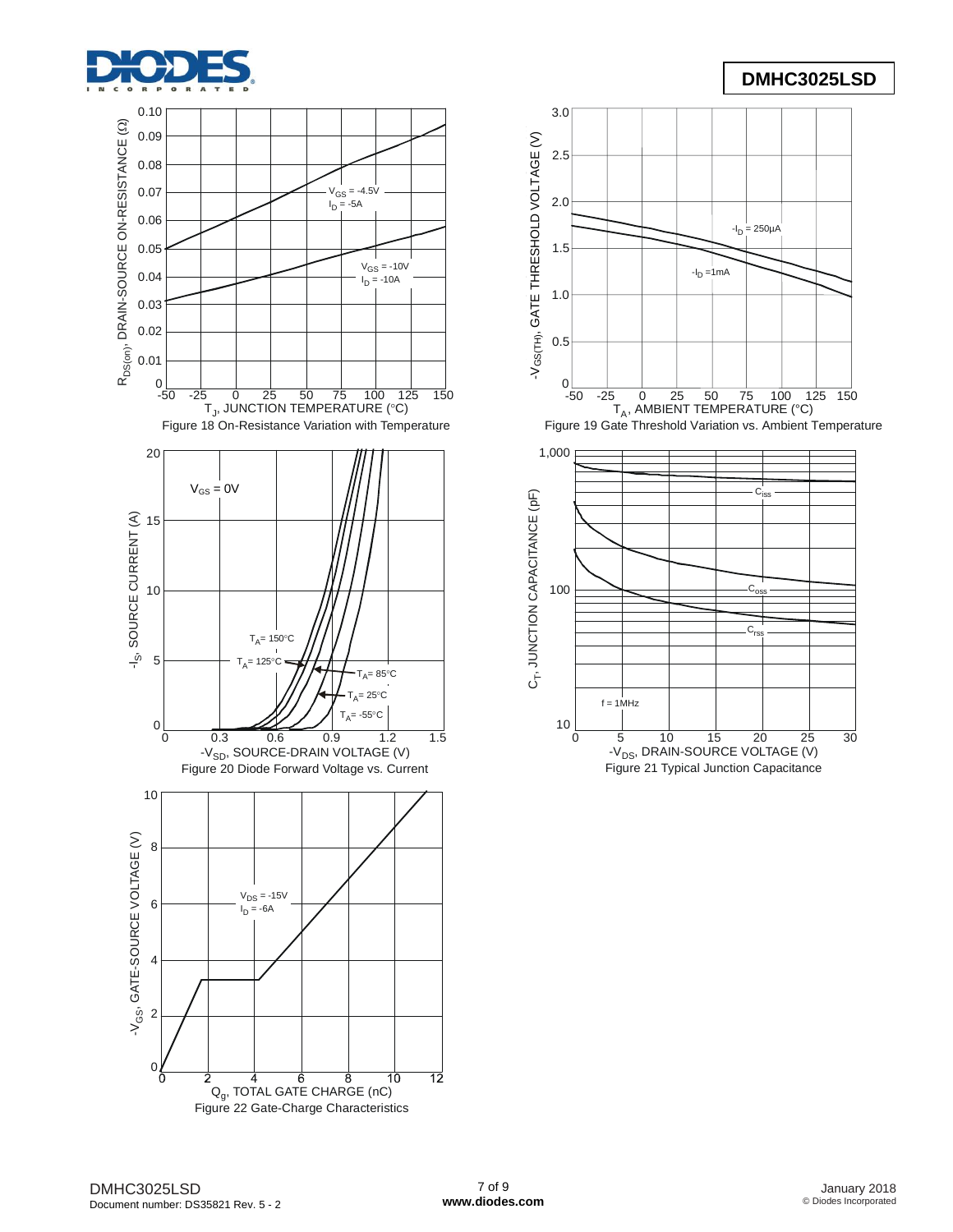

# **Package Outline Dimensions**

Please see <http://www.diodes.com/package-outlines.html> for the latest version.



| $SO-8$         |            |      |            |  |  |  |
|----------------|------------|------|------------|--|--|--|
| Dim            | Min        | Max  | <b>Typ</b> |  |  |  |
| A              | 1.40       | 1.50 | 1.45       |  |  |  |
| A <sub>1</sub> | 0.10       | 0.20 | 0.15       |  |  |  |
| b              | 0.30       | 0.50 | 0.40       |  |  |  |
| C              | 0.15       | 0.25 | 0.20       |  |  |  |
| D              | 4.85       | 4.95 | 4.90       |  |  |  |
| Е              | 5.90       | 6.10 | 6.00       |  |  |  |
| E1             | 3.80       | 3.90 | 3.85       |  |  |  |
| E0             | 3.85       | 3.95 | 3.90       |  |  |  |
| е              |            |      | 1.27       |  |  |  |
| h              |            |      | 0.35       |  |  |  |
| L              | 0.62       | 0.82 | 0.72       |  |  |  |
| Q              | 0.60       | 0.70 | 0.65       |  |  |  |
|                | nensions i |      |            |  |  |  |

# **Suggested Pad Layout**

Please see <http://www.diodes.com/package-outlines.html> for the latest version.



|    | Dimensions Value (in mm) |
|----|--------------------------|
| r: | 1.27                     |
|    | 0.802                    |
| Χ1 | 4.612                    |
|    | 1.505                    |
|    | 6.50                     |

**SO-8**